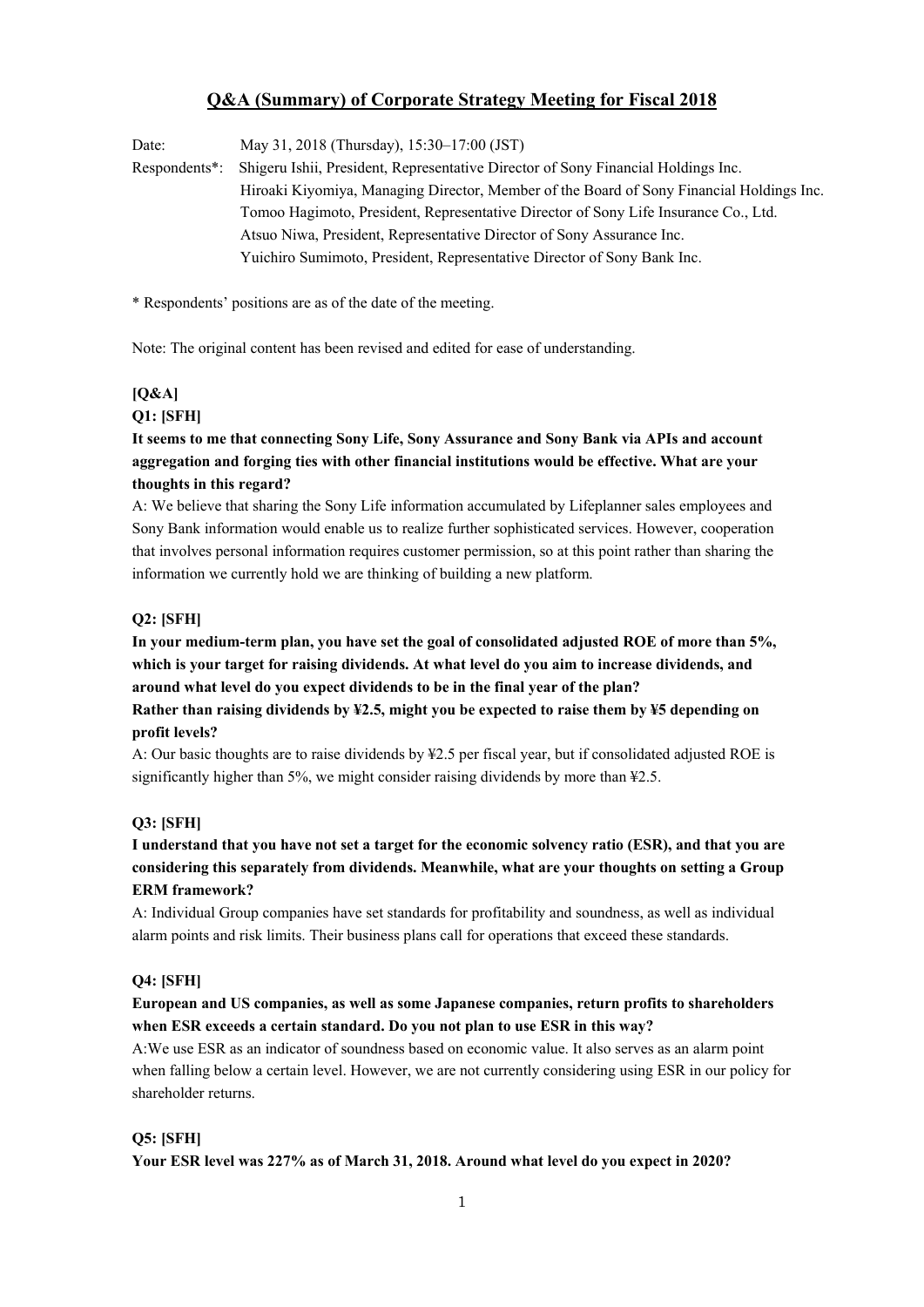A: After adjusting our method of measuring insurance risk, ESR as of March 31, 2018 was 227%. However, our reviews indicate that at the lowest level of interest rates, in July 2016, ESR would be around 100%. Although at first glance the current level seems high, we consider this level to be appropriate. On the other hand, we are considering lowering interest rate sensitivity, but given that interest rates are at a rather low level, at present we do not believe it is best to work proactively to eliminate instability. If interest rates remain at the same levels as at present by 2020, we would expect ESR to also be similar.

### **Q6: [SFH]**

## **I understand what organic growth is. What are your thoughts on inorganic growth? I would also like to hear your thoughts on scale and interest.**

A: Overseas is an option, but first we want to increase the number of customers in the Japanese market. We will segment channels according to customer demand and provide services to match these needs. In addition, we aim to form alliances with other companies through corporate venture capital.

### **Q7: [SFH]**

**Is it possible that you would form alliances with other Japanese companies in the same industry?**  A: We would not rule out this possibility, but no such thoughts immediately spring to mind.

#### **Q8: [SFH]**

# **You have formulated the new medium-term plan with "a long-term perspective, 10 years or more from now". What sort of discussions are you having with Sony Corporation looking 10 years into the future?**

A: The financial business is recurring and direct-to-customer business which Sony Corporation is focusing on. We aim to have close relationships with customers. In technology, we will cooperate with Sony Corporation's R&D, as well as the subsidiary Sony Computer Science Laboratories, in data handling and utilization.

### **Q9: [SFH]**

**Does the fact that SFH is not a wholly owned subsidiary of Sony Corporation create obstacles?**  A: Finance is a business that involves using capital. Being a listed company that can raise capital regardless of the situation at Sony Corporation is a major plus rather than an obstacle.

### **Q10: [SFH]**

**I understand that Sony Corporation plans to introduce IFRS. Does SFH plan to implement IFRS?**  A: We are considering the introduction of IFRS.

### **Q11: [Sony Life]**

**You are planning to introduce new medical insurance for the first time in 15 years. How does the insurance compare with previous products in terms of new business margin and new business value?** 

A: No simple comparison with previous products is possible, as the scope of coverage is different, but we have set premiums low for the new medical insurance. Also, for types of insurance that have refunds, those refunds are incorporated into the premium, so the margin appears small.

### **Q12: [Sony Life]**

**Are you thinking of changing the system of compensation for Lifeplanner sales employees? Also, how will you increase the number of Lifeplanner sales employees while vetting them strictly when recruiting?**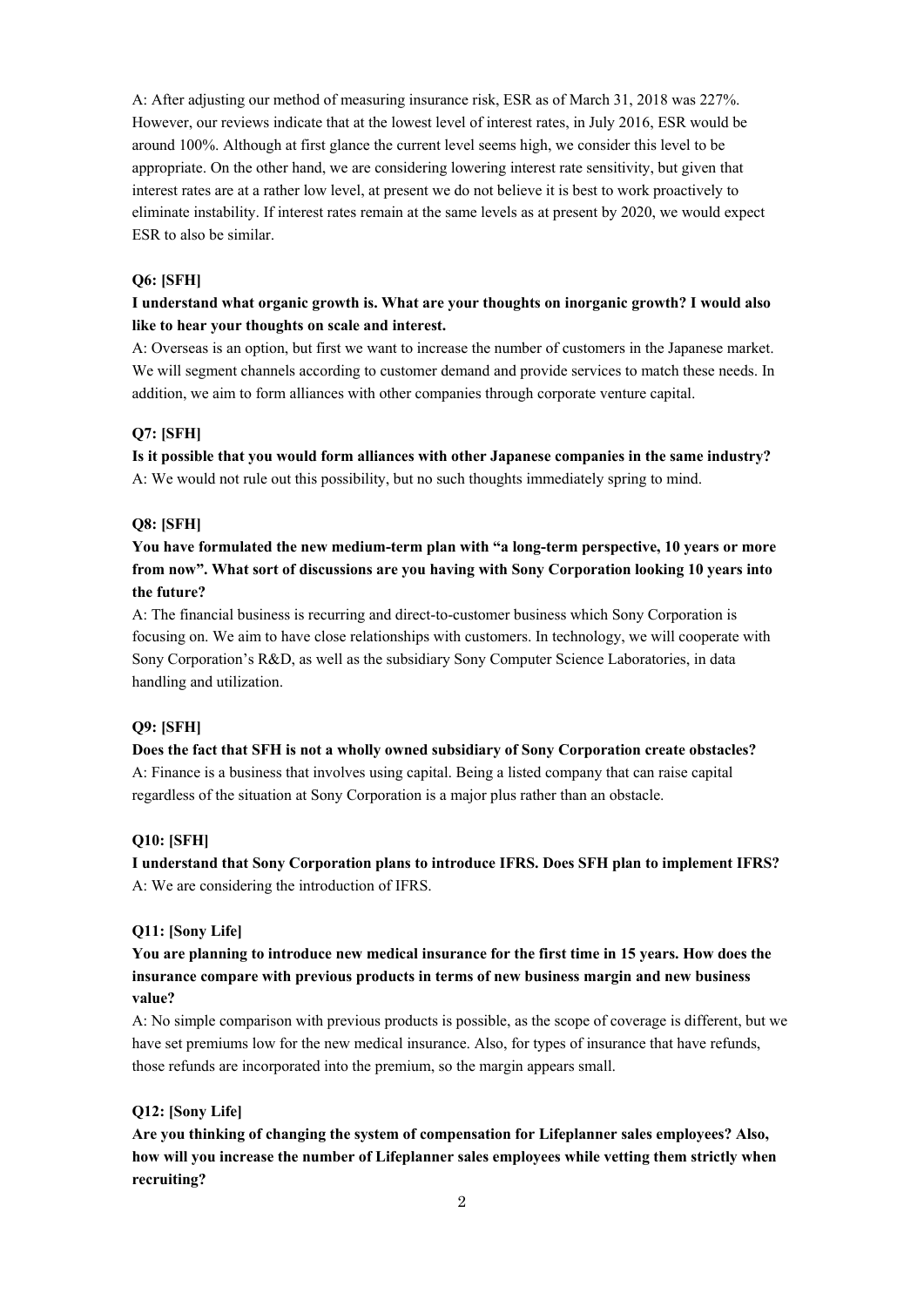A: We will continue working to reflect contribution to customers into compensation for Lifeplanner sales employees. We do not have a recruiting target for the number of sales personnel. Rather, we focus on our recruiting activity level to secure personnel. In fiscal 2018, we hired some new graduates as Lifeplanner sales employees, although this was on a small scale.

#### **Q13: [Sony Life]**

## **Looking 10 years into the future, transformations in the life insurance industry are likely to continue. What will Sony Life look like at that point?**

A: Looking ahead 10 years, we will further strengthen the Lifeplanner and independent agency channels. We will use the "Karte" customer database to record customer contact histories and other information. By enhancing relationships with customers and leveraging this strength, we expect to be providing Lifeplanner value 10 years into the future, as well.

#### **Q14: [Sony Life]**

#### **Do you have any plans for direct sales of life insurance?**

A: We provide individual customers with optimal coverage through face-to-face consulting-based sales. We are not considering direct sales.

### **Q15: [Sony Life]**

# **You have accumulated losses of around ¥30 billion from AEGON Sony Life. How is this business positioned within the PDCA cycle? Also, is it better for Lifeplanner sales employees to have an affiliated company?**

A: Growth in new policies and the policy amount in force have been sluggish at AEGON Sony Life, due in part to the impact of negative interest rates. Sony Life is also working with AEGON to achieve a swift turnaround. AEGON Sony Life offers products that Sony Life does not, such as products denominated in Australian dollars, and we believe these are regarded highly by Lifeplanner sales employees' customers.

#### **Q16: [Sony Assurance]**

**Your FY20 medium-term target for adjusted profit is ¥11 billion, but direct premiums written are ¥120 billion. Taking this figure together with your 89% as the sum of the net expense and E.I. loss ratios, this target should have been a little higher. What are your thoughts on profit level?** 

A: We are targeting a somewhat conservative profit figure for FY20 because the uncertainties are numerous: the future accident ratio, trends in premium levels, and the potential for higher upfront costs to expand types of business other than automobile insurance, to name a few.

#### **Q17: [Sony Assurance]**

## **The sum of the two ratios is 89%; does this figure incorporate the impact of a consumption tax hike and amendments to the Civil Code?**

A: The sum of the two ratios for FY20 takes into account some variables, such as the future accident ratio and trends in premium levels. To your question, we will also consider the appropriateness of premium levels going forward and aim to meet our profitability target.

#### **Q18: [Sony Bank]**

## **Sony Bank's retail balance anticipates developments in personal loans and foreign currency deposits. What are your thoughts on this environment?**

A: In mortgage loans, we will increase our competitiveness in products with fixed interest rates that are subordinated to other companies. By also making improvements in areas outside interest rates, such as with group credit life insurance, we aim to be the company of choice for customers. We are also stepping